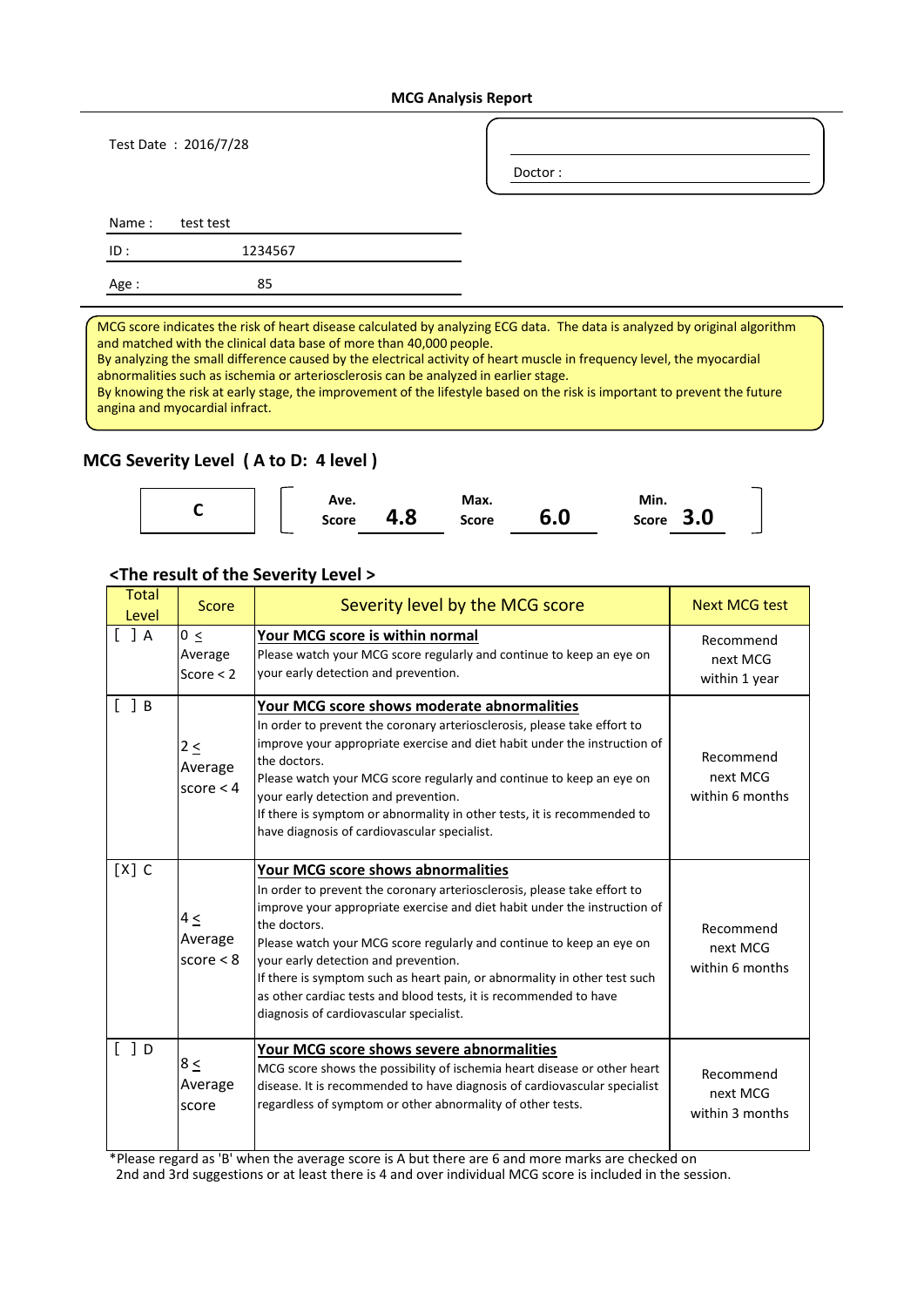## **<Suggestions>**

#### ( Number of checks 9 **)**

| 2nd                             | 3rd                                 |
|---------------------------------|-------------------------------------|
| [ ] Cardiomyopathy              | [X] Myocardial Remodeling           |
| <b>Potential Fibrillation</b>   | [X] Decreased myocardial compliance |
| [X] Atrial Fibrillation         | Increased myocardial compliance     |
| Ventricular Fibrillation        | [X] Decreased ejection fraction     |
| Atrial-Ventricular Fibrillation | Bradycardia                         |
| [X] Incipient Arrhythmia        | Tachycardia                         |
| Ventricular arrhythmia          | <b>Acute Power Failure</b>          |
| [X] Myocardial Damage           | $[X]$ Global asynchrony (II < V5)   |
| Myocarditis                     | Global asynchrony (V5 < II)         |
| [X] Pulmonary Heart Disease     | Localized Asynchrony                |
| [X] Rheumatic Heart Disease     | Local asynchrony ( $II < VI$ )      |
| <b>Congenital Heart Disease</b> | Local asynchrony $(V5 < II)$        |
| Ventricular Hypertrophy         |                                     |

\*Please make a check mark when the mark is checked in the majority of the tests in session.

# **<Distribution of the MCG score by age grade>**

The distribution of the MCG score result by age is as follows.





(©Premier Heart: Global distribution data: 2011)